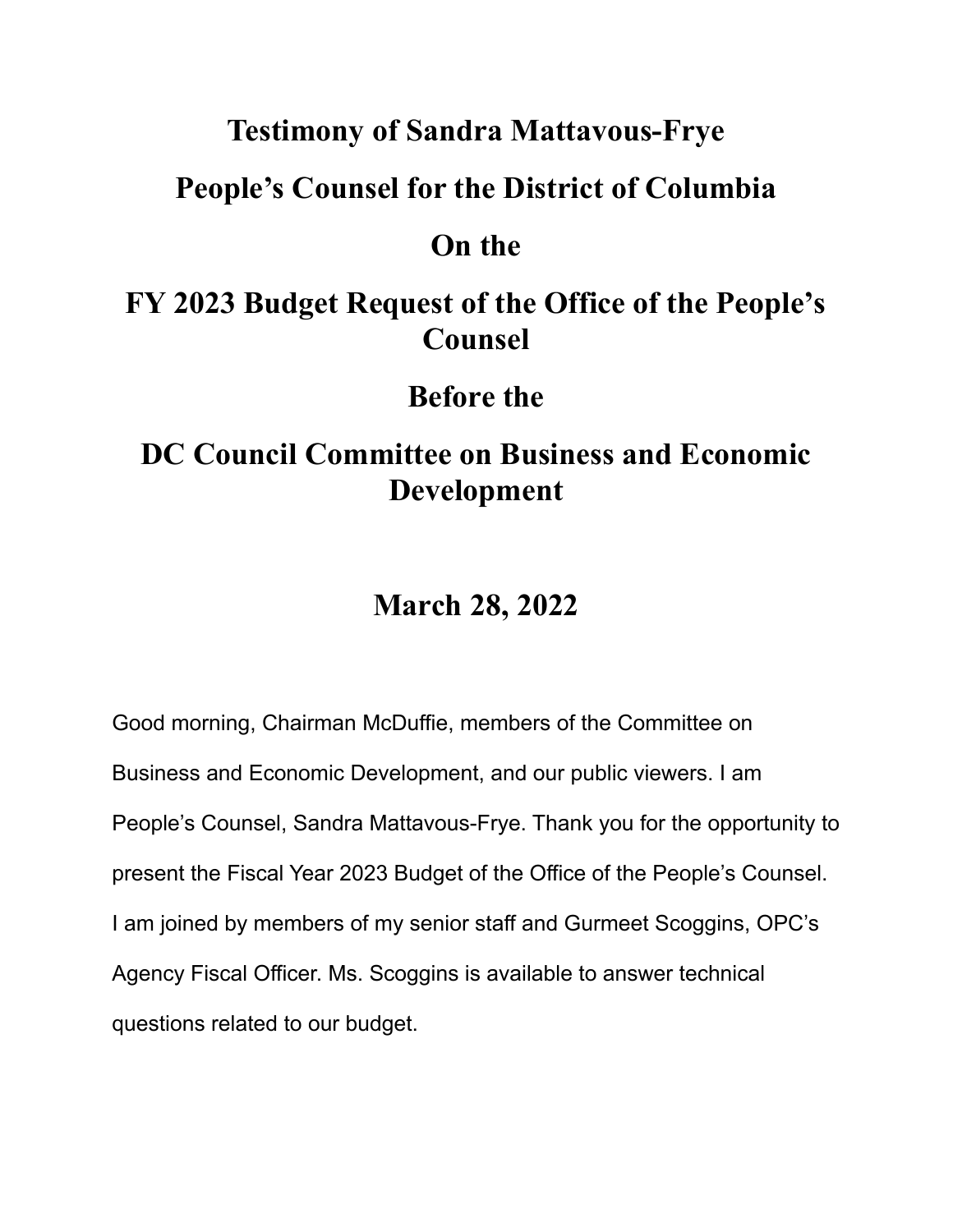As People's Counsel, I have a fiduciary responsibility to DC ratepayers, who pay these costs, to carefully steward all expenditures made by the office on their behalf. My FY 2023 budget reflects fiscal restraint and accountability in conducting OPC's statutory mandate and mission. FY 2023 BUDGET REQUEST

For FY 23, OPC's gross budget totals \$12,280,003 and 56.4 FTE's. This represents a 11.5% increase over the FY 22 budget. (Or \$1,270,151).

My testimony today will focus on why this increase is necessary and how it will achieve operational efficiencies to benefit District utility consumers.

First, I thank Mayor Bowser for including in her omnibus budget the additional funding OPC needs to fully address the mandate we were given by the "DC Water Consumer Protection Amendment Act of 2018," to conduct community education and outreach, to respond to and resolve water service disputes and complaints, and to participate in DC Water rate proceedings on behalf of DC water consumers.

#### LOCAL BUDGET

OPC's local budget totals \$1,012,875 and 8 FTE's. This represents an increase of 3 FTE's and \$338,315 over the FY 22 budget. The local budget supports the operations of our Water Services Division (or WSD), as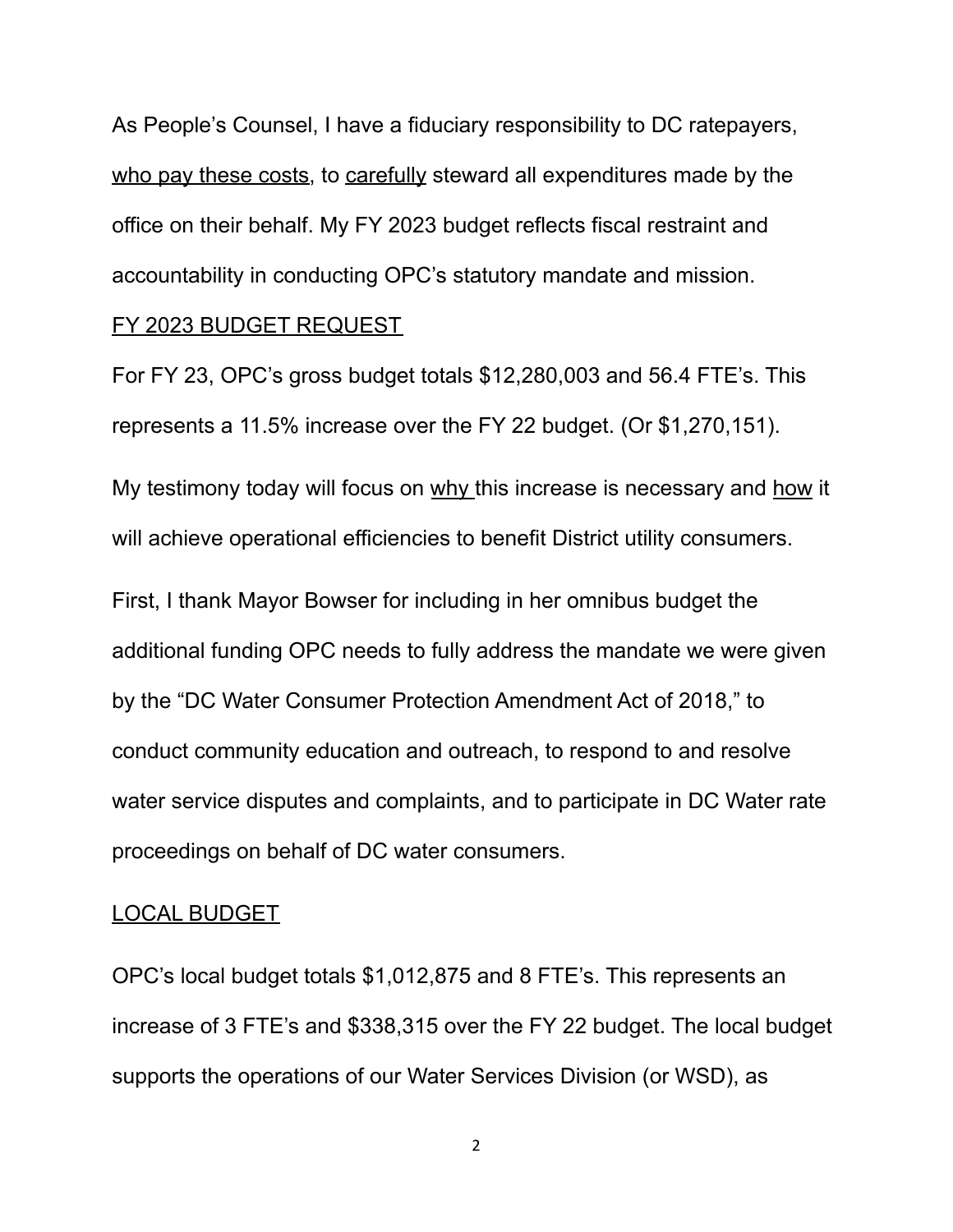established by the Council in 2018. Unlike consumers of the three regulated utilities - *Pepco, Washington Gas, and Verizon* – prior to 2018, DC Water consumers did not have an independent advocate representing their interests.

The increase for the FY 23 budget is meant to bring the Division in line with the funding baseline originally established for staffing, expert technical, and legal resources.

Our FY 23 budget effectively addresses our need for additional staff and resources. It includes funding for two consumer complaint specialists and a program support specialist. These additions will facilitate our ability to shorten response times to clients and expand consumer outreach and education on water issues.

Also, DC Water filed its 2023 rate increase proposal on March 18<sup>th</sup> of this year, with rates to go into effect in October 2022. OPC will conduct a technical analysis of DC Water's filing, submit oral testimony, and prepare formal written comments.

We also anticipate an increase in the level of administrative hearings on contested consumer complaint cases.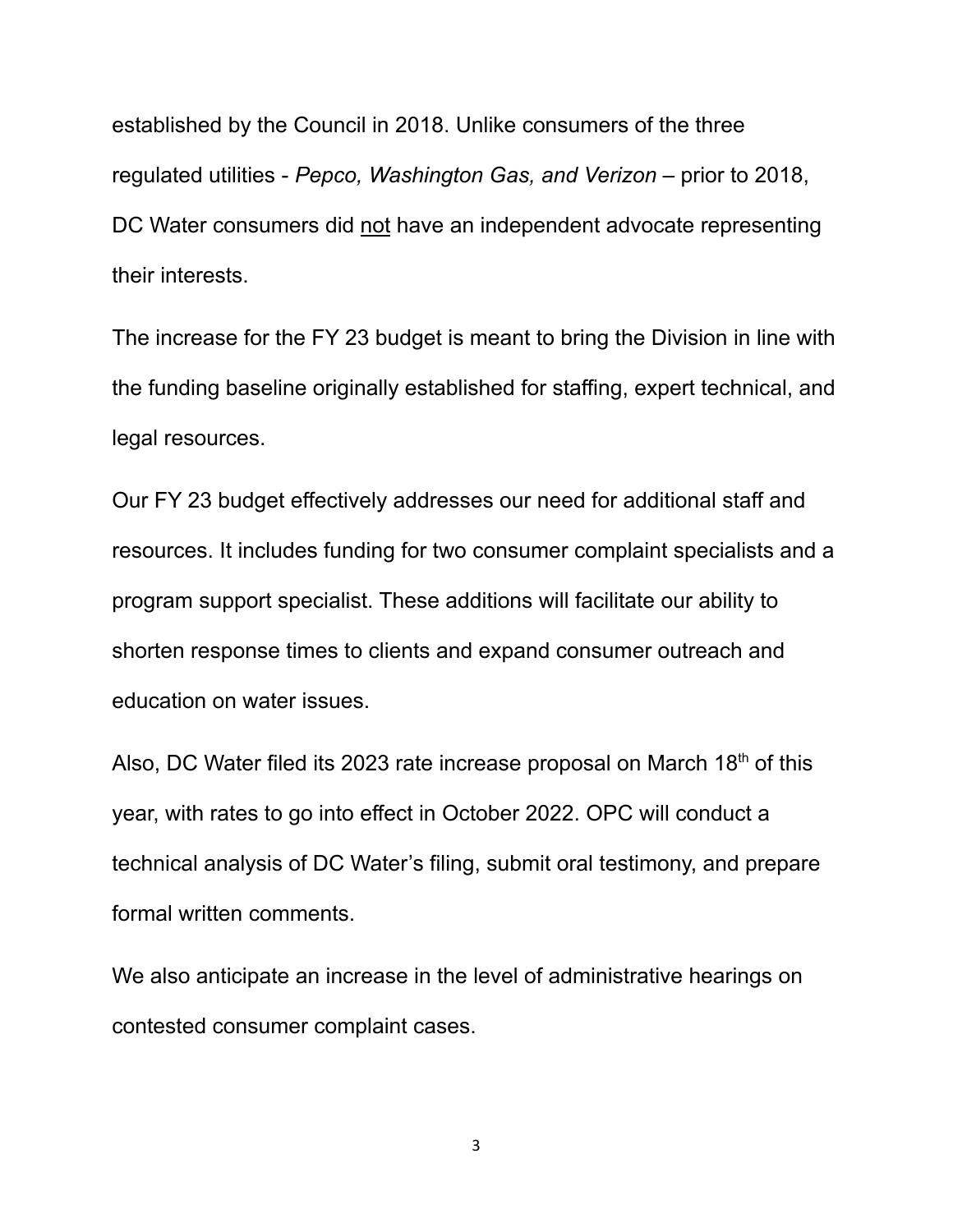The adjustments in this budget for contractual support (NPS), provide assurance that sufficient funding will be available to allow the agency to retain technical and legal experts as we review both the new rate application and address more complex consumer complaints.

Regarding standard consumer complaints, since the beginning of the current fiscal year (October '21-March 15 '22) we have received a total of 1,802 complaints, which represents an increase of 20% over FY 21 (1,439 complaints). Following the end of the disconnection moratoriums, we will closely monitor complaint trends because we do not yet know if the caseload volume has peaked.

However, we know that the complexity of complaints, and the scale of high bill complaints due to the pandemic and inflation will remain a significant burden for a high percentage of consumers.

#### SPECIAL REVENUE BUDGET

Regulated Utilities: Pepco, Verizon, WGL OPC's special revenue budget totals \$11,267,128 and 48.4 FTE's. This is an increase of 9% over the FY 22 budget. The bulk of this increase is the result of fixed costs required by the Department of General Services to permit the agency to move into new office space. The lease at our current location expires in December 2022. DGS negotiates the lease costs, and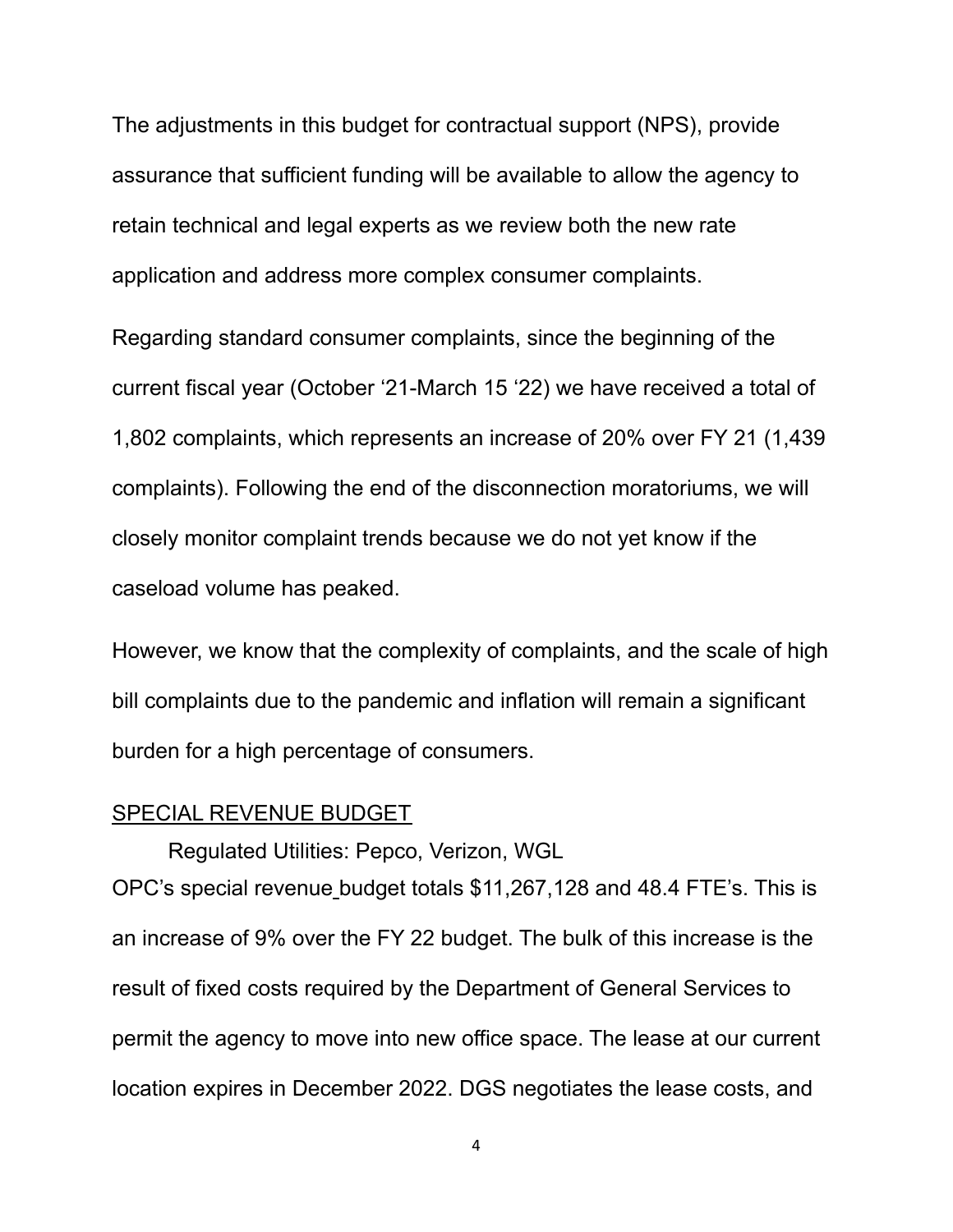once they are approved, OPC includes the amount in our fiscal year budget. OPC's relocation will occur in November 2022.

OPC's focus on the utilities that fall under the purview of the Public Service Commission will involve heightened review of cases and proposed litigation involving climate change; the District's clean energy goals; carbon reduction targets mandated by the DC Council; and any rate case filed by a utility.

#### Customer Data Base Upgrade

The Office has invested in upgrading our customer database and technical infrastructure. Accurate and reliable data is extremely important as we move forward in a data centric environment. The new system will facilitate our ability to capture specific information on who our consumers are and where they are located, which is especially important for Diversity, Equity & Inclusion/DEI reporting. In addition, the new system will enable OPC to capture and monitor community outreach efforts, determine if they are reaching consumers, and help us pinpoint where we might need to expand outreach. It will be more robust than our present system and will generate exceptional data analysis.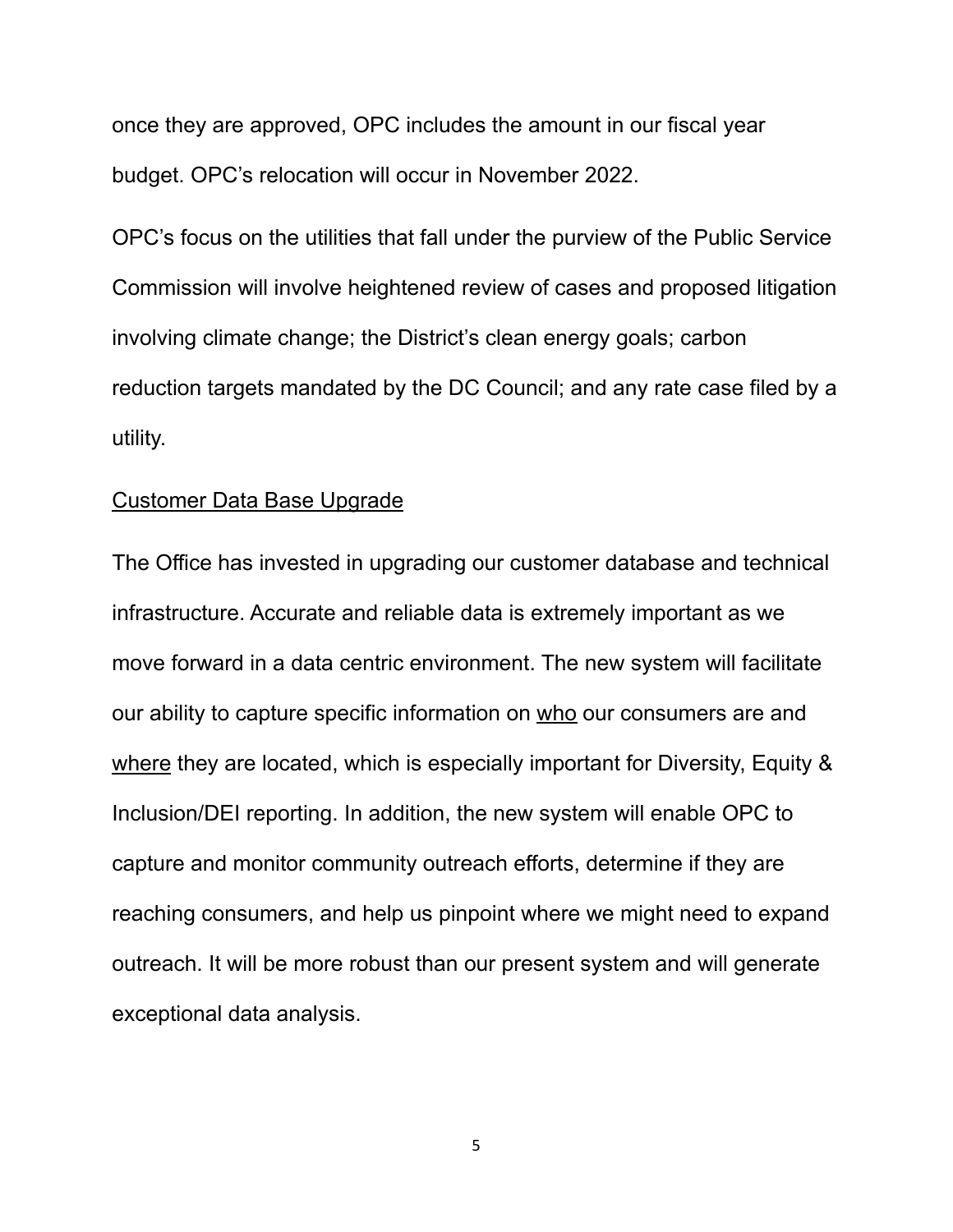#### Outreach and Education

We are expanding outreach efforts to target underserved communities and identify new demogrphic profiles. We have increased our budget by \$55K to reach a broader base of consumers. Our efforts include developing informational mailings, hosting webinars and podcasts, and resuming in-person community meetings. The goal is to reach many more DC consumers with our messages.

### Consumer Engagement

Finally, during OPC's performance oversight hearing, I spoke of our first citywide climate conversation event. My plan is to continue holding these type of "citywide conversations" to ensure that all District residents are aware of how climate change realities impact their lives.

In sum, our budget plan incorporates the necessary expansion of our resources to effectively deliver vital messages to the public.

#### CLOSING

OPC will continue to press forward to meet the new challenges that are ahead. We will be zealous, proactive, and innovative, while retaining the standard of excellence that has characterized our service to consumers over the years.